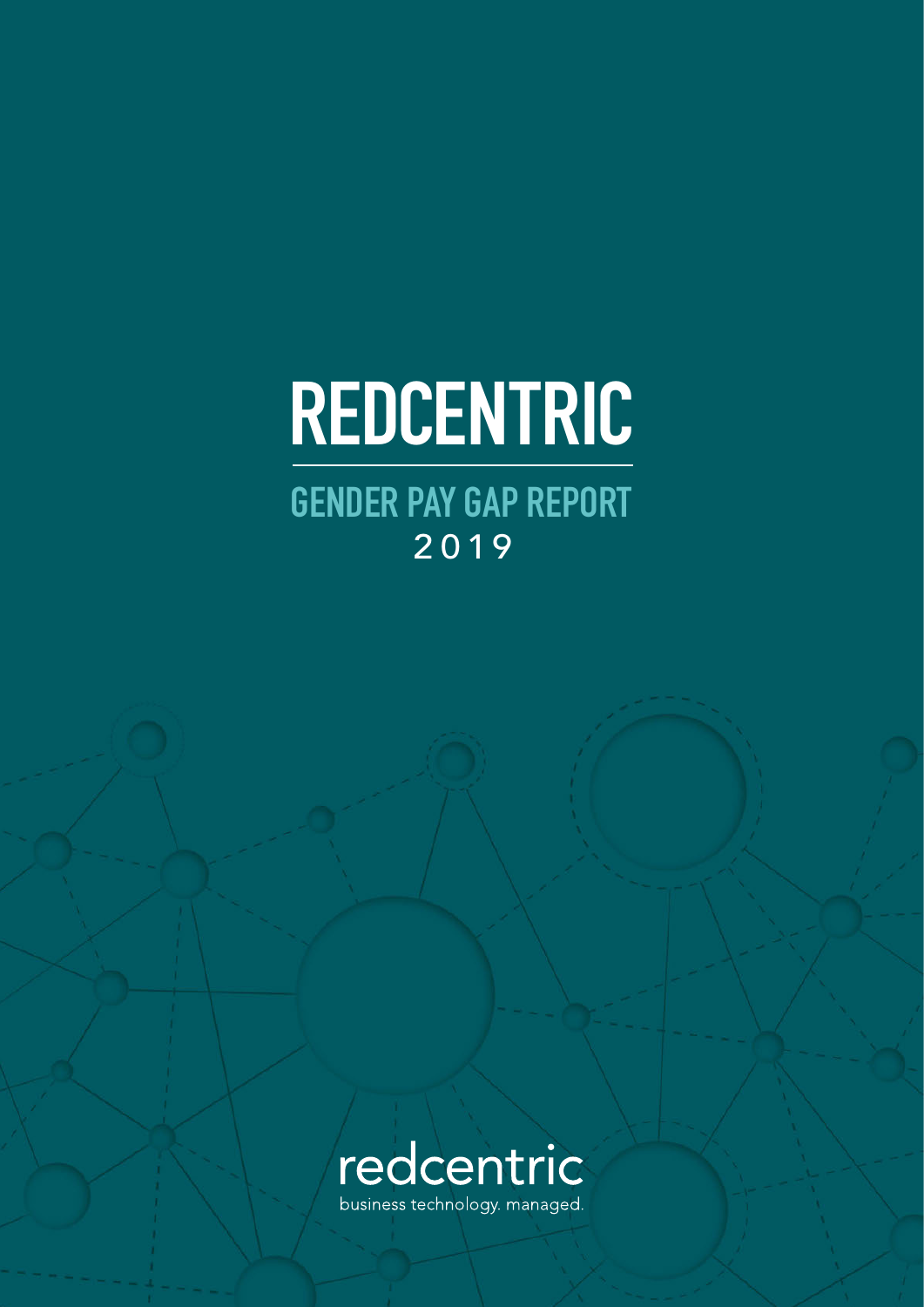## Redcentric – gender pay gap report

#### Introduction

We are committed to ensuring we provide a diverse, inclusive and great place for our colleagues.

The shortage of female employees in science, technology, engineering and mathematics (STEM) is a significant challenge we share with the wider UK economy, resulting in under-representation of females at all levels across many functions. In the UK, just 22% of STEM roles are occupied by females.

Our overall gender imbalance is reflected by a demographic of 81% male colleagues and 19% female colleagues.

#### Gender pay gap report

This report details the gender pay gap reporting requirements covered under The Equality Act 2010 (Gender Pay Gap Information) Regulations 2017. The regulations came into force in April 2017 and requires companies with more than 250 employees to publish information on their gender pay gap. This report is for the snapshot date of 5th April 2018.

Whilst there is a gender imbalance across Redcentric, pay is not influenced by gender. We support the fair treatment and reward of all colleagues, irrespective of gender.

It is important to note that gender pay gap is not the same as equal pay. Pay inequity (i.e. unequal pay) is paying women and men differently for carrying out the same or a similar job, measured by the pay and benefits of individuals carrying out the same or similar work.

The measure of gender pay, on the other hand, is much broader. It's the difference between the *average* earnings of men and women across an organisation at a snapshot in time, irrespective of their seniority or the jobs that they do.

#### What is our gender pay gap?

The gender pay gap shows the difference between the average (mean and median) hourly rate of pay between men and women at Redcentric. Our analysis shows that the overall difference between men and women's earnings is 23% (mean) or 11% (median), based on hourly rates of pay at the snapshot date of 5th April 2018.

| Mean and median gender pay gap in year to 5th April 2018 |      |        |  |
|----------------------------------------------------------|------|--------|--|
|                                                          | Mean | Mediar |  |
| Gender pay gap                                           |      |        |  |

Like most organisations in our industry, the primary reason for our gender pay gap is an imbalance of male and female colleagues at different levels across the organisation. We have fewer female colleagues in more senior positions, which attract higher salaries.

#### What is our bonus pay gap?

We operate several bonus and commission arrangements to recognise and reward strong business, team and individual performance. The overall difference in bonus paid to male and female colleagues was 77% (mean) and -121% (median).

| Mean and median bonus pay gap in year to 5th April 2018 |      |        |
|---------------------------------------------------------|------|--------|
|                                                         | Mean | Median |
| Gender bonus gap                                        |      |        |

Our bonus pay gap reflects lower female representation across more senior roles and in sales and sales management roles where bonus & commission is a larger component of overall compensation.

#### Who receives a bonus?

In the 12 months to 5th April 2018, 42% of female colleagues and 37% of male colleagues received a bonus.

| <b>Bonus payments</b> |      |   |
|-----------------------|------|---|
|                       | Male | . |
| Bonus payments made   | 7%   |   |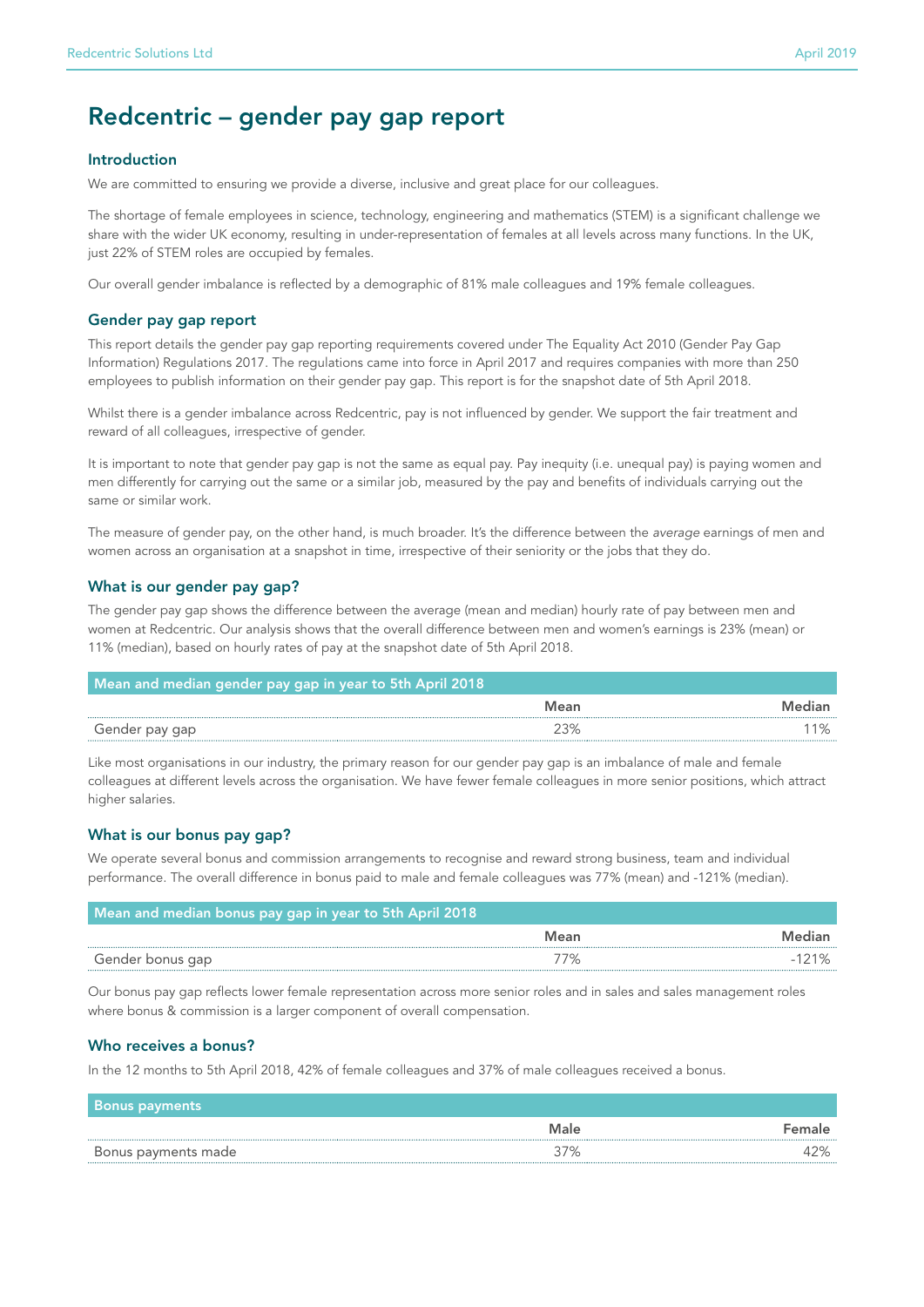## Redcentric - gender pay gap report (continued)

### Our pay quartiles

The charts below outline the proportion of males and females in each pay quartile – each quartile containing 97 colleagues.



| Proportion of employees in each pay quartile |      |        |  |
|----------------------------------------------|------|--------|--|
| Pay quartile                                 | Male | Female |  |
| Lower                                        | 76%  | 24%    |  |
| Lower middle                                 | 81%  | 19%    |  |
| Upper middle                                 | 75%  | 25%    |  |
|                                              | 91%  |        |  |

The pay quartiles show a larger weighting of male colleagues in all four quartiles, with the lowest proportion of females in the highest quartile. We have seen a significant increase in the percentage of females employed within the upper middle quartile to the 5 April 2018.

#### Gender pay gap within each pay quartile



The charts demonstrate that females earn more on average than their male colleagues in the lowest quartile, and the gender pay gap in the lower middle and upper middle quartiles is significantly lower than the overall picture. The mean gender pay gap in the top quartile is reflective of the gender imbalance across more senior roles and in sales management roles where bonus and commission are a larger component of overall compensation.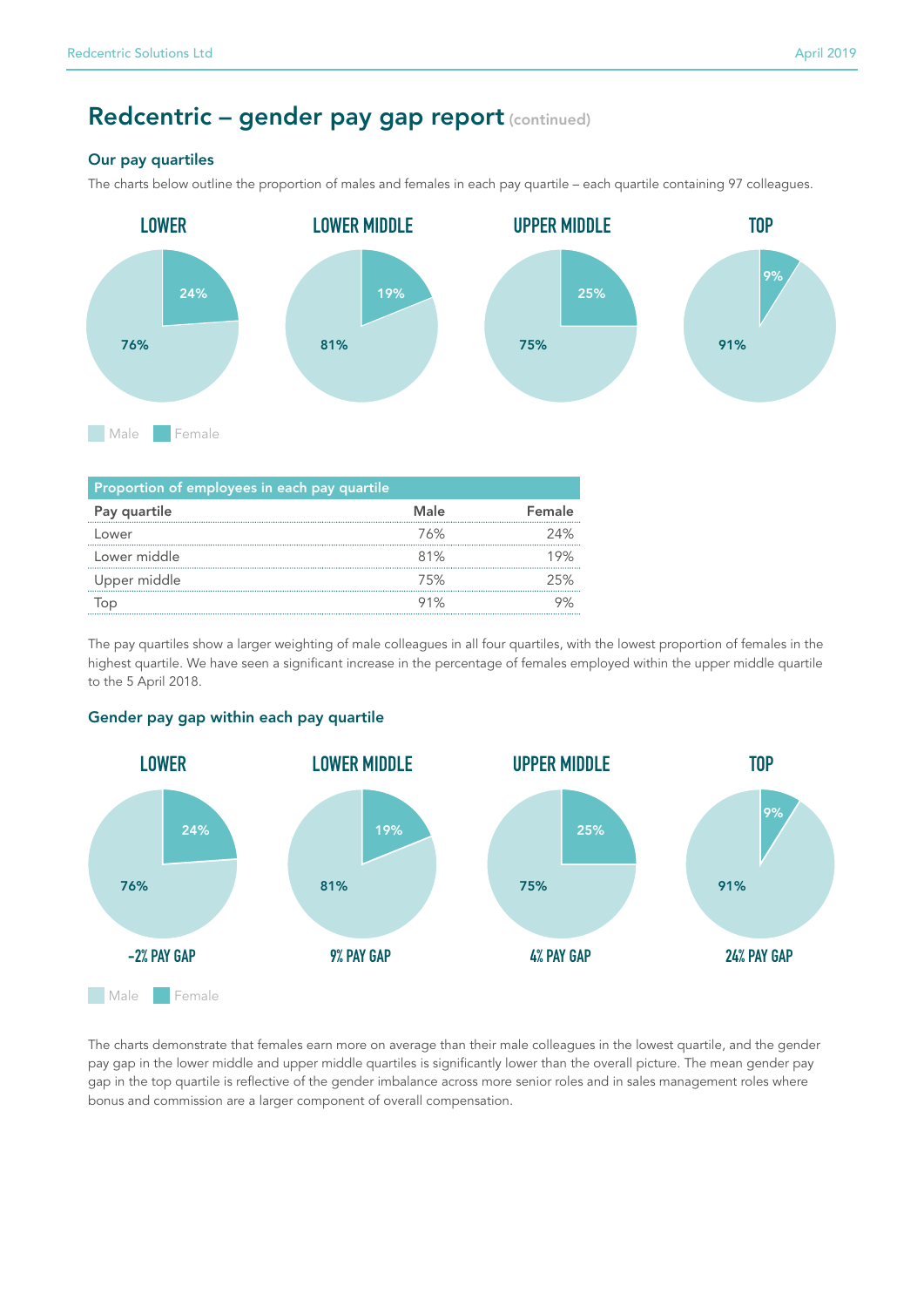## Redcentric - gender pay gap report (continued)

#### What are we doing about it?

We have recruited female apprentices into technical roles.

We have good relationships with local schools and colleges where we market both Redcentric and careers within STEM roles to female students who may not have considered a career in our industry.

We have launched both internal and external development programmes which we anticipate will create clearer pathways to progression for female colleagues within Redcentric.

We have also attended *European Women in Tech* forums to gain insight into what other organisations are doing to attract female talent into their businesses.

We appreciate we have some way to go but we are committed to taking the appropriate steps to reducing the gap, particularly in the highest quartile, which has the greatest effect on our overall reported gender pay gap.

Some initiatives, such as increasing the proportion of female apprentices or recruiting more female colleagues into entry level technical and sales roles and then providing a development pathway may negatively affect our gender pay gap in the short term, however we believe these are the right steps to take in addressing the gender pay gap in the long term.

#### **Declaration**

I confirm the gender pay gap data contained in this report is accurate and has been produced in accordance with the regulations.

Lee McLane HR Director